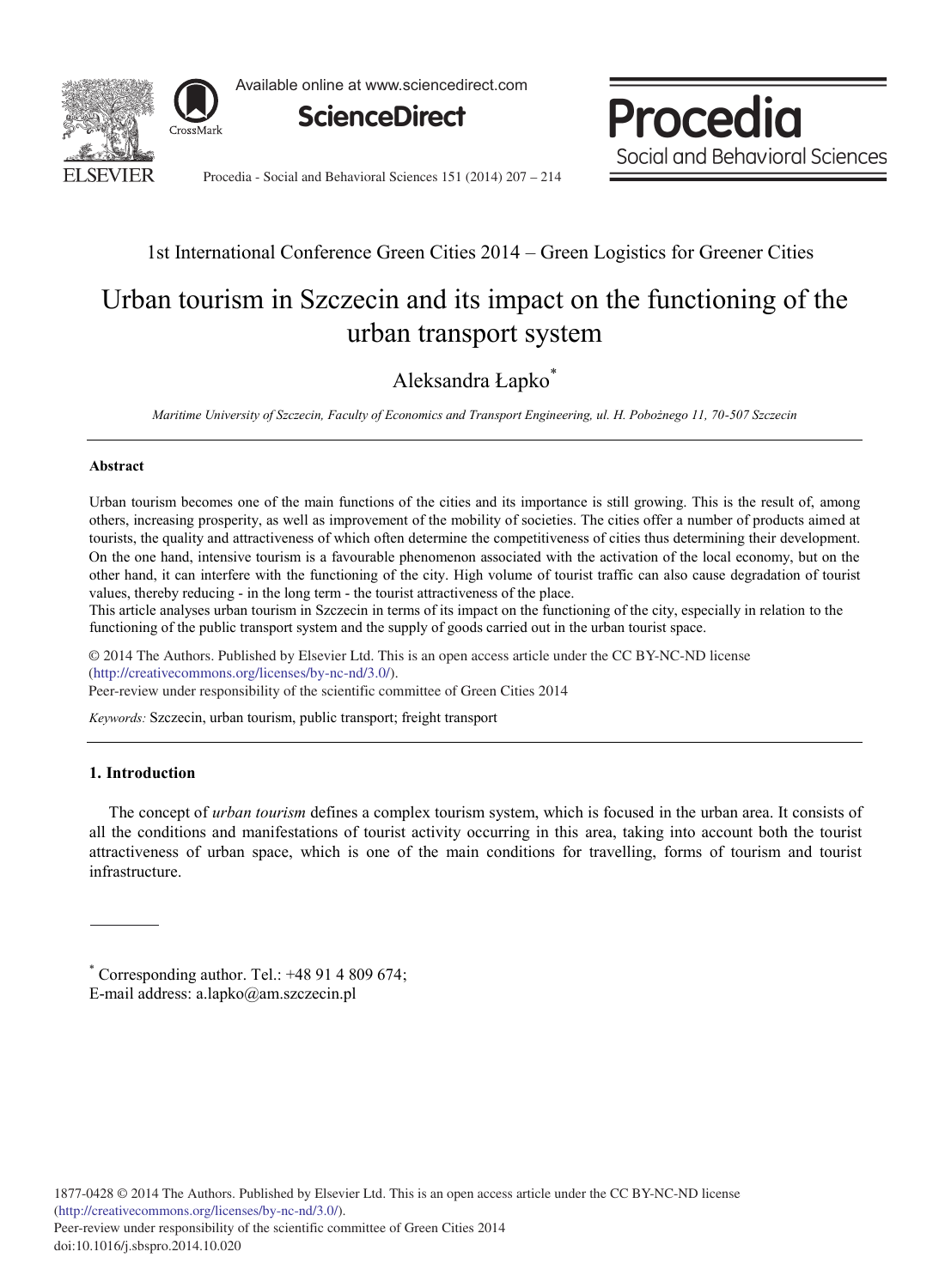It is possible to develop a variety of parallel and common forms of tourism within the urban space. The main reasons for visiting the city in the spare time include (Hall, Page 2001):

- $\bullet$ sightseeing,
- participation in cultural and sporting events,
- participation in religious ceremonies,
- entertainment,
- shopping,
- personal errands,
- visiting family and friends,
- education and participation in business meetings, trade shows and conferences.

The most important area of tourism activity within the cities is usually the central downtown district, most often covering historic neighbourhoods. Favourable elements are architectural monuments and cultural facilities concentrated in those areas, as well as the main functions of the city, which include commercial and administrative facilities, and well-developed catering, transport and accommodation services. The location of tourist areas is also associated with the distribution of hotel facilities in those areas (Kurek, 2011).

An extremely important factor for the development of urban tourism is the communication accessibility of tourist reception areas. To a large extent it determines the development of tourism, since the base of its creation is the need to travel from home to the place of tourist destination. However, the increased tourist traffic generates more demand for transport services involved not only with the movement of travellers, but also goods supplied to various commercial entities and those of HORECA sector.

Hotel and restaurant sector generates very different logistical and organizational dependencies resulting from the specificity of the particular service offered to consumers. Orders in this sector are usually small, require immediate implementation, which contributes to the low efficiency of the supply and causes an increase in the number of vehicles involved in the supply (Iwan, 2013).

On the one hand, intensive tourism is a favourable phenomenon for the city connected with the activation of the local economy, the regeneration of urban area and improvement in the quality of life of residents, but on the other hand, it is often in conflict with other functions of cities e.g. residential, industrial and medical ones. High volume of tourist traffic may contribute to the degradation of tourist values, which, paradoxically, are the purpose of visiting the city, thereby reducing the tourist attractiveness of the place. This can be summarized as follows: *tourism contains the seed of its own destruction; tourism can kill tourism, destroying the very environmental attractions which visitors come to a location to experience* (Glasson et.al).

It is necessary to develop such solutions for the transport arrangements that will allow tourists to reach the desired tourist attractions and use a wide range of service entities, while not contributing to the decline in the quality of life of urban residents and increase in the level of environmental pollution. This is consistent with the idea of sustainable tourism, which should be understood as tourism protecting and improving the chances for the future, which aims to meet the needs of both tourists and residents of places visited (Perez de las Heras 2004).

#### **2. Urban tourism of Szczecin - characteristics of the main area of tourist activity**

### *2.1. The main area of tourist activity in Szczecin- The City Tourist Route*

Szczecin is a city situated in the north-western part of Poland, in the western part of Zachodniopomorskie province at the Polish-German border. It is the seventh largest city in Poland in terms of the population, and the third city with the largest area occupied after Warsaw and Krakow.

A characteristic feature of Szczecin, crucial for its tourist attractiveness, is the city's unique location at the mouth of the Oder River to Lake Dąbie and Szczecin Lagoon, in a relatively short distance from the coast of the Baltic Sea and Berlin. Among other Polish cities, Szczecin can be distinguished by its landscape values and numerous parks